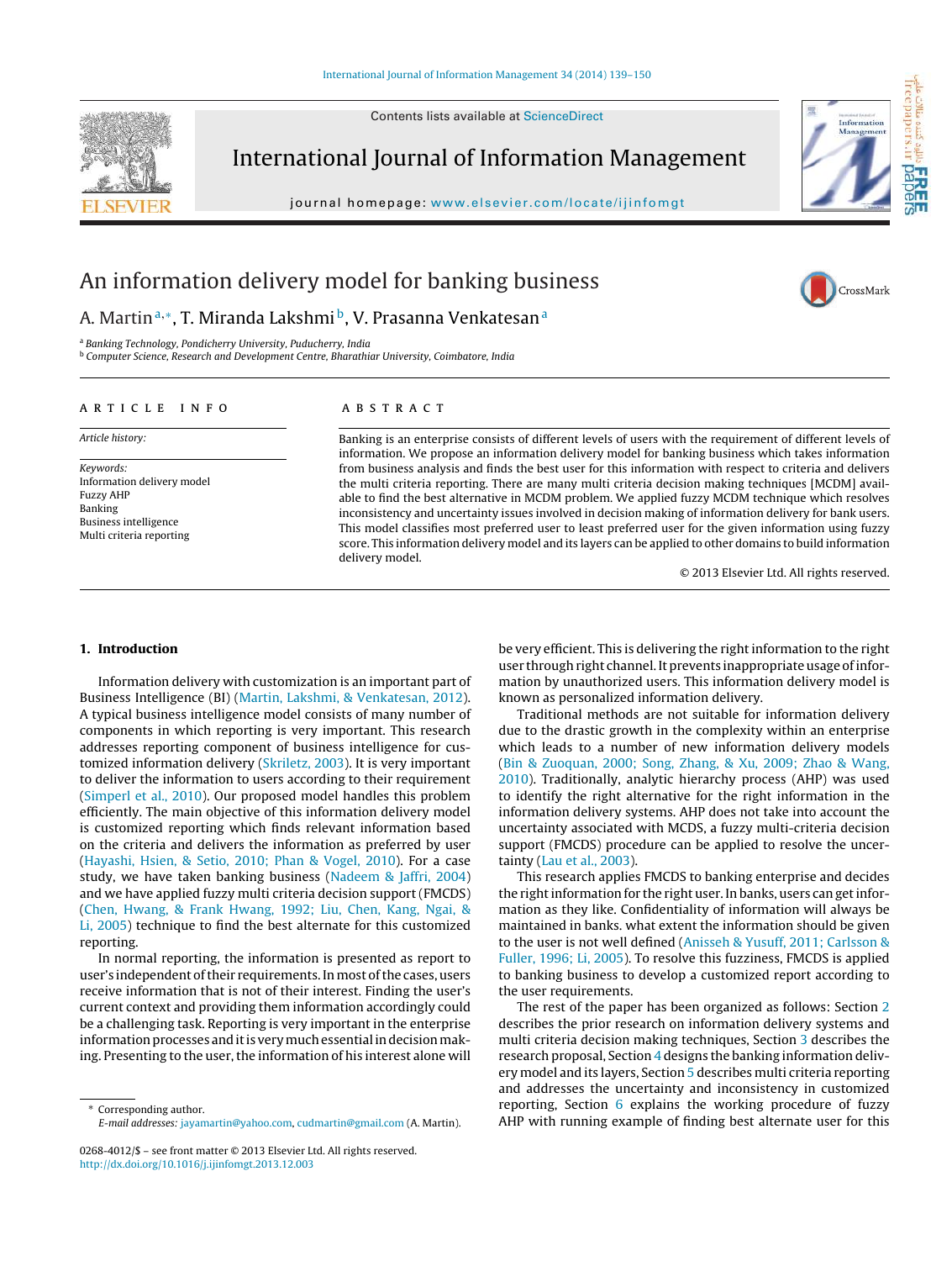<span id="page-1-0"></span>information delivery model, Section [7](#page-8-0) discusses the results and Section [8](#page-10-0) concludes the paper.

#### **2. Literature survey**

Technological innovations provide abundant information in the organization. An organizational process consists of data, technology and users. An organization has different levels of users and the informational need of users differs from one to another. Organizations need appropriate process, technology and tools to find the right information to the right people and to deliver the information at the right time.

This literature survey describes previous work on information delivery systems, its applications and the information delivery systems available for banking business. This section also describes technologies available for the development of information delivery systems.

#### 2.1. Information delivery systems

Information delivery systems (IDS) have been implemented in various domains including tourism [\(Hinze](#page-11-0) [&](#page-11-0) [Voisard,](#page-11-0) [2003;](#page-11-0) [Hinze,](#page-11-0) [Voisard,](#page-11-0) [&](#page-11-0) [Buchanan,](#page-11-0) [2009;](#page-11-0) [Sharma,](#page-11-0) [Singh,](#page-11-0) [&](#page-11-0) [Singh,](#page-11-0) [2011\)](#page-11-0) education [\(Garner,](#page-11-0) [Harwood,](#page-11-0) [&](#page-11-0) [Sullivan,](#page-11-0) [2001;](#page-11-0) [Harrington,](#page-11-0) [Reeves,](#page-11-0) [&](#page-11-0) [Oliver,](#page-11-0) [2005;](#page-11-0) [Stone,](#page-11-0) [2009\),](#page-11-0) disaster management [\(Hasegawa,](#page-11-0) [Sato,](#page-11-0) [Matsunuma,](#page-11-0) [Miyao,](#page-11-0) [&](#page-11-0) [Okamoto,](#page-11-0) [2005\),](#page-11-0) emergency department ([Thompson,](#page-11-0) [Yarnold,](#page-11-0) [Williams,](#page-11-0) [&](#page-11-0) [Adams,](#page-11-0) [1996\)](#page-11-0) and so on.

Tourism information provider (TIP) delivers information accumulated from user location, time, and profile of the user to mobile devices. This system uses hierarchical semantic geospatial model to accumulate knowledge about the users ([Hinze](#page-11-0) [&](#page-11-0) [Voisard,](#page-11-0) [2003\).](#page-11-0) The semantic rich Tourist Information System (TIP) provides semantically rich information instead of static information about sights and places. It addresses issues in personalization of the information delivery to each traveller according to his travel history with his interest [\(Hinze](#page-11-0) et [al.,](#page-11-0) [2009\).](#page-11-0) A location-based information delivery system for tourism provides information in context to user location, user preferences, time of day, and type of device [\(Sharma](#page-11-0) et [al.,](#page-11-0) [2011\).](#page-11-0)

In education domain, information delivery is considered as one of the innovative techniques to improve online learning ([Harrington](#page-11-0) et [al.,](#page-11-0) [2005\).](#page-11-0) IDS can provide education content according to the student demand ([Stone,](#page-11-0) [2009\).](#page-11-0) To access the scholarly information at reasonable cost with fast access, an information delivery model has been designed which uses e-print servers ([Garner](#page-11-0) et [al.,](#page-11-0) [2001\).](#page-11-0)

Information delivery system has been applied in emergency areas such as disaster management and patient emergency management. The multilingual disaster information delivery system delivers information to mobile phones using graphic text ([Hasegawa](#page-11-0) et [al.,](#page-11-0) [2005\).](#page-11-0) Information delivery has a different meaning when it is applied to "Patient Satisfaction in Emergency Department". Typically, it is measured from the explanation of procedures and delays when a patient is in an emergency situation ([Thompson](#page-11-0) et [al.,](#page-11-0) [1996\).](#page-11-0)

Distributed event-driven continual query system (OpenCQ) is an information delivery system which exhibits push-enabled, eventdriven and content-sensitive information delivery capabilities. OpenCQ delivers the information to the relevant users when change occurs by the execution of events. These events are decided by the user interest [\(Liu,](#page-11-0) [Pu,](#page-11-0) [&](#page-11-0) [Tang,](#page-11-0) [1999\).](#page-11-0)

To improve the performance of information delivery, filtering methods have been applied in developing personalized information delivery systems [\(Foltz](#page-11-0) [&](#page-11-0) [Dumais,](#page-11-0) [1992\).](#page-11-0) A typical information delivery system may contain elements such as data integration (in what context – information from one place to another place), delivery (right user based on user profile), filtering (right information, right user and right time) and intelligence (knowledge about 'must have', 'need to know' and 'nice to know') [\(Datamonitor,](#page-11-0) [2003\).](#page-11-0)

From prior researches, it is known that the information delivery system has a wide opening for its development. An efficient information delivery can solve information overload by its customized reporting and IDS can be applied to other domains. The next section describes prior research on IDS in banking business.

#### 2.2. Information delivery in banking

In banking, information delivery systems have been applied to offer various financial services to customers. IDS has been designed for retail banking which considers two factors, such as type of delivery channels and number of delivery channels. The banking services differ according to the technologies available for delivery and type of delivery channels available. A framework has been proposed to find the relationship between service content characteristics and service delivery channels [\(Huete](#page-11-0) [&](#page-11-0) [Roth,](#page-11-0) [1988\).](#page-11-0)

A multi-channel service delivery system consists of a physical channel and a virtual channel for a bank. Physical channel is further classified into sub channels, such as self-service channel – Automatic Teller Machine (ATM), and employee service channel – Branch/Teller and Branch/Platform Sales Representative. Likewise, virtual channel is classified into Internet, Voice Response Unit (VRU) and Call Centre. The performance of the firm is influenced by utilization of self-service channels in a multi-channel service delivery system ([Xue,](#page-11-0) [Lorin](#page-11-0) [Hitt,](#page-11-0) [&](#page-11-0) [Harker,](#page-11-0) [2007\).](#page-11-0)

Literature on prior research indicates non availability of information delivery model for banking business. Designing of information delivery model involves many factors such as banking users, banking information, delivery channels, information security and so on. Multi choice decision problems can be solved using multi criteria decision making techniques including analytic hierarchy process (AHP), fuzzy AHP (FAHP), TOPSIS, ELECTRE, Grey Theory, etc. The next section discusses various multi criteria decision making techniques and their applications.

# 2.3. Multi criteria decision making techniques and their applications

Multiple-criteria decision-making is a sub-discipline of operations research that explicitly considers multiple criteria in decision-making. In our daily and professional lives, there are multiple conflicting criteria to be considered in decision making. For example, in purchasing a car, cost or price is usually one of the main criteria. Quality is typically another criterion that is in conflict with the cost. Some of the criteria we consider while purchasing a car are cost, comfort, safety, and fuel economy. It is unusual to have the cheapest car to be the most comfortable and the safest. Different situations have different criteria to be considered and these criteria differ according to the users ([Jin](#page-11-0) [&](#page-11-0) [Zhang,](#page-11-0) [2009;](#page-11-0) [Kavitha](#page-11-0) [&](#page-11-0) [Vijayalakshmi,](#page-11-0) [2010;](#page-11-0) Ölçer [&](#page-11-0) Odabaşi, [2005;](#page-11-0) [Özcan,](#page-11-0) Ç[elebi,](#page-11-0) & [Esnaf,](#page-11-0) [2011\).](#page-11-0)

Many techniques are available to solve multi criteria decision making problems, which find the best alternatives by considering criteria and alternatives [\(Mateo,](#page-11-0) [2012;](#page-11-0) [Zeleny,](#page-11-0) [1982\).](#page-11-0) [Table](#page-2-0) 1 describes various applications of MCDS in finding the best alternative.

In [Table](#page-2-0) 1, it is known that fuzzy occurs very often in various business organizations when multiple choices are available. ELEC-TRE is used to reach close to the positive and move off from the negative points ([Saeed](#page-11-0) [Zaeri,](#page-11-0) [Sadeghi,](#page-11-0) [&](#page-11-0) [Naderi,](#page-11-0) [2011\).](#page-11-0) In some applications, uncertainty in decision making arises. Hence, fuzzy multi criteria decision making is chosen to solve this issue. The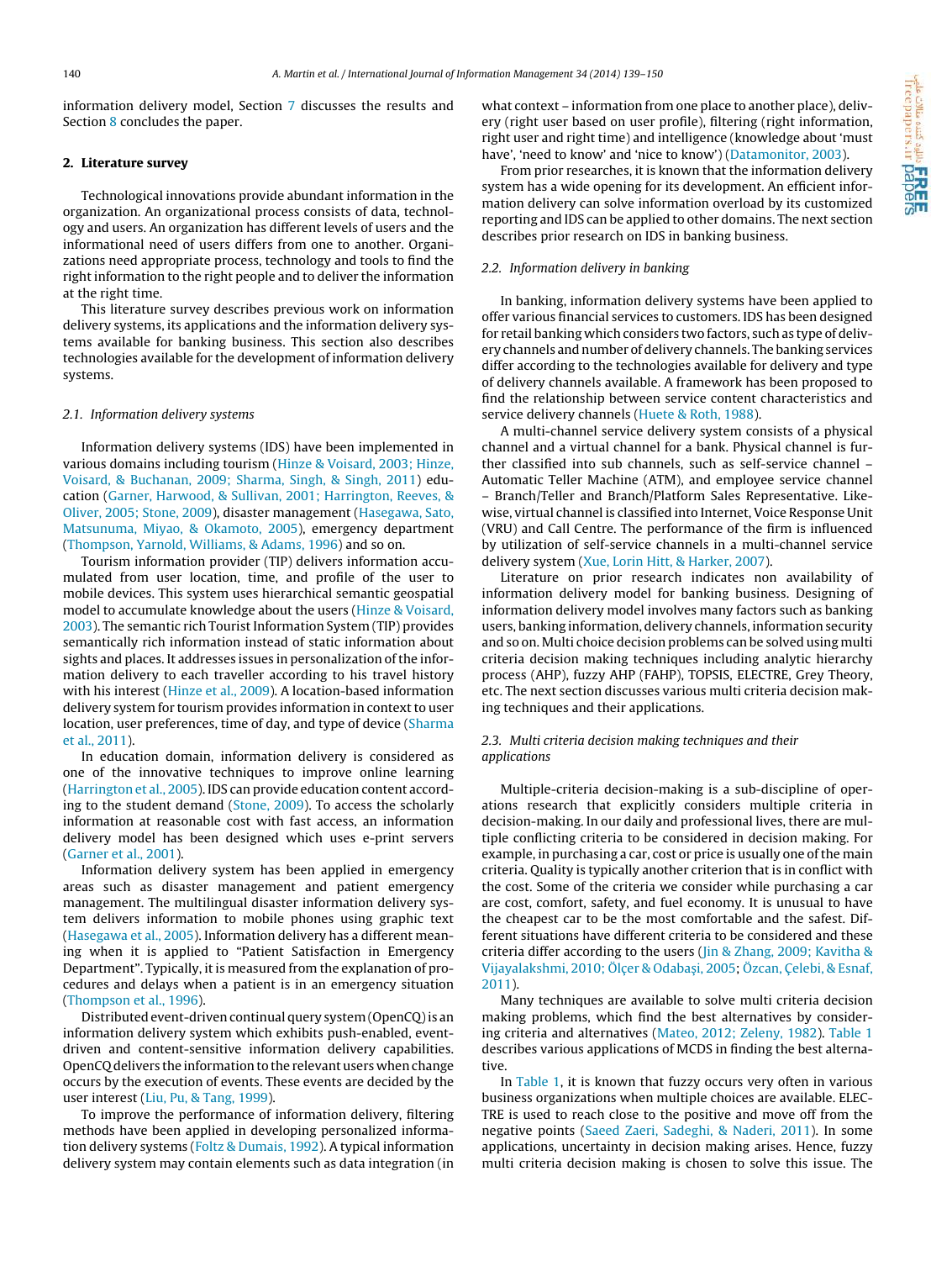<span id="page-2-0"></span>Applications of multi criteria decision making techniques.

| Application                                                                         | Author and<br>year                         | Alternatives                                                                               | Criteria                                                                                                                                                                                                                   | Problem                                                                                                                                                                                                                                             | Techniques                                        | Best alternative                                                                    |
|-------------------------------------------------------------------------------------|--------------------------------------------|--------------------------------------------------------------------------------------------|----------------------------------------------------------------------------------------------------------------------------------------------------------------------------------------------------------------------------|-----------------------------------------------------------------------------------------------------------------------------------------------------------------------------------------------------------------------------------------------------|---------------------------------------------------|-------------------------------------------------------------------------------------|
| Location planning for<br>urban distribution<br>centre under<br>uncertainty          | Awasthia et al.<br>(2011)                  | 3 different<br>areas,<br>A1<br>A2<br>A <sub>3</sub>                                        | 1. Accessibility,<br>2. Security,<br>3. Connectivity to<br>multimodal transport,<br>4. Costs,<br>5. Environmental<br>impact,<br>6. Proximity to<br>customers,<br>7. Proximity to<br>suppliers,<br>8. Resource availability | Location planning for urban<br>distribution centre is vital in<br>saving distribution costs and<br>minimizing traffic congestion<br>arising from goods movement<br>in urban areas.                                                                  | <b>TOPSIS</b>                                     | $A1 > A3 > A2$ .<br>A1 - best area                                                  |
| MCDM approach to<br>garment matching<br>problem                                     | Ding et al.<br>(2011)                      | 65 trousers<br>with the same<br>colour, style<br>and material<br>for female are<br>studied | Waist girth (W), hip<br>girth (H), and trousers<br>length $(L)$                                                                                                                                                            | To solve the large scale<br>garment matching problem<br>where size fitting problem is a<br>main obstacle to large scale<br>garment sales and online sales<br>because it is difficult to find the<br>fit garments by the general size<br>information | $Co-$<br>evolutionary<br>immune<br>algorithm      | Product which<br>satisfies the<br>"customer<br>satisfaction and<br>service quality" |
| Comparative analysis<br>of MCDM<br>methodologies                                    | Özcan et al.<br>(2011)                     | Warehouse A,<br>B, C and D                                                                 | Unit price, stock,<br>holding capacity,<br>average distance to<br>shops, average distance<br>to main suppliers,<br>movement flexibility                                                                                    | To find the best warehouse<br>location                                                                                                                                                                                                              | AHP, TOPSIS,<br><b>ELECTRE</b> and<br>Grey Theory | Warehouse – D                                                                       |
| Environmental risk<br>assessment                                                    | <b>Rezaian and</b><br>$\vert$ ozi $(2012)$ | Power plant<br>Location 1<br>Location 2<br>Location 3<br>Location 4                        | 1. Environment of the<br>power plant,<br>2. Health-safety risks,<br>3. Technological risks,<br>4. Affected<br>environment risks                                                                                            | To find the best location for the<br>construction of power plant                                                                                                                                                                                    | AHP                                               | Location 3                                                                          |
| Training performance<br>and evaluation of<br>administration<br>sciences instructors | Nikoomaram<br>et al. (2009)                | Instructor A, B,<br>C and D                                                                | 1. Teaching style,<br>2. Individual features<br>and social relation,<br>3. Knowledge level,<br>4. Observance of<br>educational regulations<br>5. Educational tools.                                                        | To find the best trainee and the<br>performance of the<br>administrative science<br>instructors                                                                                                                                                     | <b>FMCDS</b>                                      | <b>Instructor A</b>                                                                 |
| Power customer<br>satisfaction and<br>profit making                                 | Medjoudj et al.<br>(2013)                  | A1, A2, A3 and<br>A <sub>4</sub>                                                           | Cost, reliability,<br>availability,<br>maintainability and<br>power quality                                                                                                                                                | To investigate appropriate<br>tools to achieve the goals                                                                                                                                                                                            | AHP                                               | A2                                                                                  |
| Enhancing information<br>delivery in extended<br>enterprise networks.               | Lau et al.<br>(2003)                       | P1, P2, P3, P4,<br>P <sub>5</sub><br>(information<br>receivers)                            | 1. Partner's price range<br>2. Partner's interest to<br>information<br>3. Partner's product<br>range                                                                                                                       | To find the best supplier for<br>mould and die manufacturing.                                                                                                                                                                                       | <b>FMCDS</b>                                      | P <sub>2</sub>                                                                      |
| Evaluating anti-armour<br>weapon                                                    | Shu-Hsien and<br>Kuo-Chung<br>(2000)       | Dragon Milan<br>and sword<br>(weapon<br>systems)                                           | 1. Basic capability<br>2. Fight capability<br>3. Logistic maintenance<br>4. Electronic system                                                                                                                              | To evaluate the<br>non-quantitative factors where<br>decision making is complex.                                                                                                                                                                    | <b>FMCDS</b>                                      | Sword                                                                               |

criteria that are used in urban distribution centres are security, accessibility, cost and environment [\(Awasthia,](#page-11-0) [Chauhanb,](#page-11-0) [&](#page-11-0) [Goyal,](#page-11-0) [2011\).](#page-11-0) The sensitivity analysis is performed to determine the influence of criteria and weights on location planning, which is applied to find the suitable locations. Fuzzy MCDM has been applied for safety assessment where the urge of safety is obtained by having good alternatives and criteria ([Schinas,](#page-11-0) [2007\).](#page-11-0)

The co-evolutionary immune algorithm for the multi-criteria decision making is used to solve the large scale garments matching problem. It is difficult to find the fittest garment while using general size information. Size fitting problem is a main obstacle to large scale garment sales and online garment sales. An immune

co-evolutionary algorithm is used to search the fittest garments from the candidate garments in the stock ([Ding,](#page-11-0) [Hu,](#page-11-0) [&](#page-11-0) [Zhang,](#page-11-0) [2011\).](#page-11-0)

AHP method has been applied in the analysis of health-safety and environmental risk assessment of refineries while selecting the location of the power plant [\(Rezaian](#page-11-0) [&](#page-11-0) [Jozi,](#page-11-0) [2012\).](#page-11-0) Fuzzy MCDM is an approach for evaluating decision alternatives which involves subjective judgments by a group of decision makers ([Nikoomaram,](#page-11-0) [Mohammadi,](#page-11-0) [Javad](#page-11-0) [Taghipouria,](#page-11-0) [&](#page-11-0) [Taghipourian,](#page-11-0) [2009\).](#page-11-0) Customer satisfaction and profit making are the goals of electrical power producing and distributing companies. MCDM techniques have been applied to aid the decision makers to achieve these goals [\(Medjoudj,](#page-11-0) [Aissan,](#page-11-0) [&](#page-11-0) [Haim,](#page-11-0) [2013\).](#page-11-0)

FREE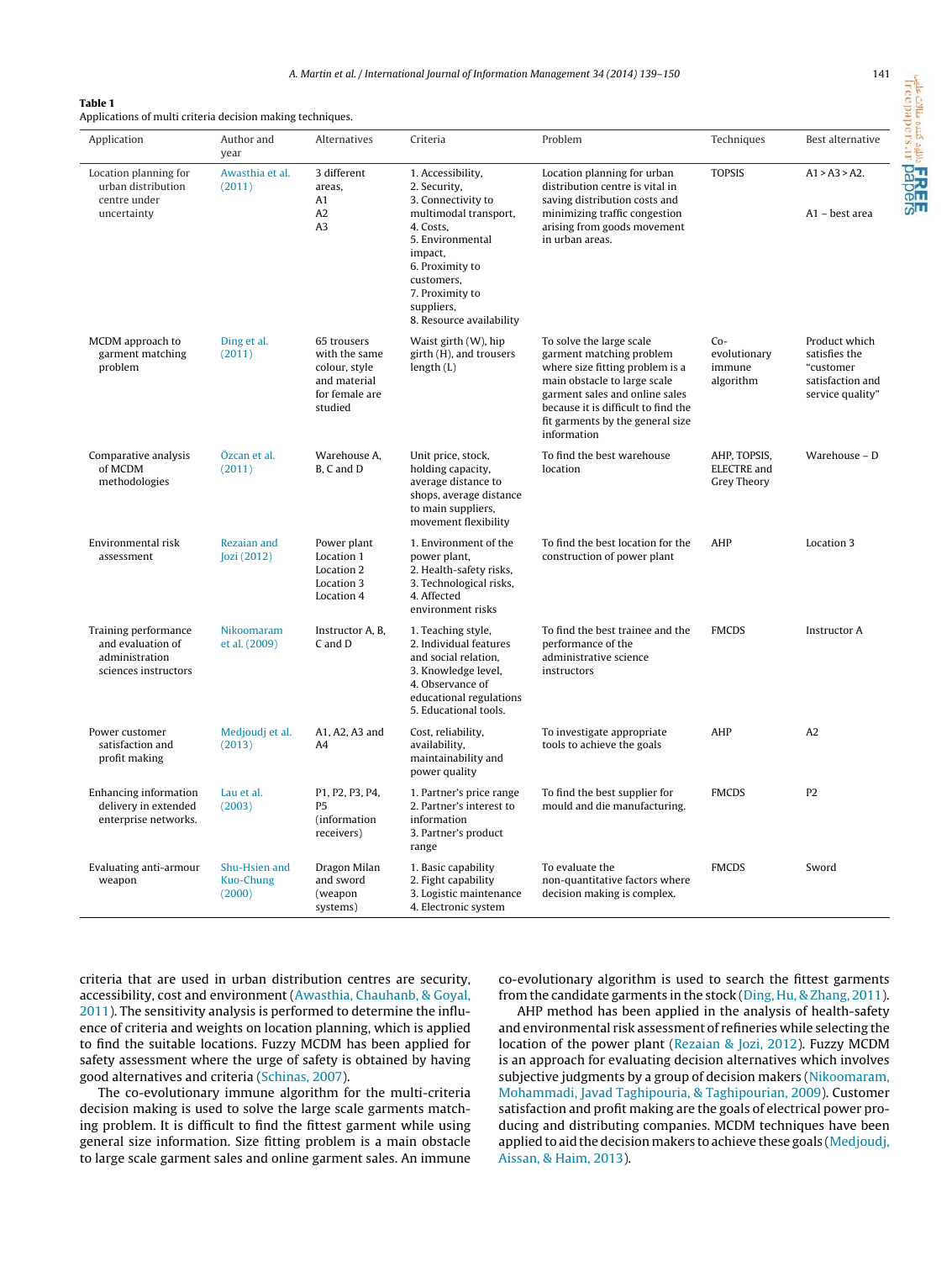<span id="page-3-0"></span>

**Fig. 1.** Information delivery model for banking with its elements.

To understand the characteristics of MCDM methods (AHP, TOP-SIS, ELECTRE (I, II, IS, III, IV and A), Grey Theory), a case study on warehouse selection using these MCDM methods has been conducted. MCDM techniques have been applied in domains such as mould-die industry [\(Lau](#page-11-0) et [al.,](#page-11-0) [2003\),](#page-11-0) military ([Shu-Hsien](#page-11-0) [&](#page-11-0) [Kuo-](#page-11-0)Chung, [2000\)](#page-11-0) and nutridar factory [\(Dalalah,](#page-11-0) [Hayajneh,](#page-11-0) [&](#page-11-0) [Batieha,](#page-11-0) [2011\)](#page-11-0) to select an optimal decision for the enterprise.

#### 2.4. MCDM in banking business

In banking domain MCDM techniques have been applied to find the best alternative. The largest five commercial banks of Turkish banking sector have been examined and these banks are evaluated in terms of several financial and non-financial indicators. FAHP and TOPSIS have been applied to analyze the performance of the banks (Seç[me,](#page-11-0) Bayrakdaroğlu, [&](#page-11-0) [Kahraman,](#page-11-0) [2009\).](#page-11-0) From the four perspectives of balanced scorecard, FAHP was applied to calculate the relative weights of banking performance evaluation indices. MCDM techniques SAW, TOPSIS and VIKOR have been applied to improve the gaps of banking (comparing with another bank) to achieve the desired level with the ranking of indices ([Wu,](#page-11-0) [Tzeng,](#page-11-0) [&](#page-11-0) [Chen,](#page-11-0) [2009\).](#page-11-0) Fuzzy AHP has been applied successfully to prioritize the factors that influence e-banking development in Iran [\(Haghighi,](#page-11-0) [Divandari,](#page-11-0) [&](#page-11-0) [Keimasi,](#page-11-0) [2010\).](#page-11-0)

Banking sector has a wide scope for reporting activities and it involves a wide variety of stake holders in different formats. When a user wants to collect information from the bank, the level of information or the extent to which the information has to be given is not consistent. Moreover, delivery channels influence the level of information and each user has different preferences over delivery channels. In order to find the right user for the right information in banking, we used fuzzy AHP in our proposed model to solve ambiguities (right user, right information, and right delivery channel). The working model of FMCDS for banking describes the relation between information, users and delivery channels. The next

section describes research proposal of this information delivery model.

#### **3. Research proposal**

This research designs and develops the information delivery model for banking using fuzzy multi criteria decision making. This information delivery model studies and identifies various elements to be considered for the well-organized delivery of information according to the user in banking business. The various elements of this information delivery model are banking information, users of banking, delivery channels of banking, and criteria to be applied to customize the essential information. This information delivery model obtains information from business analysis and develops the report (customizes the information) according to the user's criteria and delivers the customized reporting. This information delivery model considers four criteria to deliver customized information, such as level of information, interest of information, speed of delivery and level of security. Finally this information delivery model finds the best alternate user to receive the information using the fuzzy multi criteria decision making technique and then delivers the multi criteria reporting. The next section describes the layers of this information delivery model for banking business.

#### **4. Banking information delivery model and its layers**

Based on the analysis of information delivery systems ([Hinze](#page-11-0) [&](#page-11-0) [Voisard,](#page-11-0) [2003;](#page-11-0) [Hinze](#page-11-0) et [al.,](#page-11-0) [2009;](#page-11-0) [Sharma](#page-11-0) et [al.,](#page-11-0) [2011\)](#page-11-0) an information delivery model for banking has been designed as depicted in Fig. 1.

This information delivery model includes elements such as banking users, banking information, delivery channels and criteria. The essential elements that are required to form an information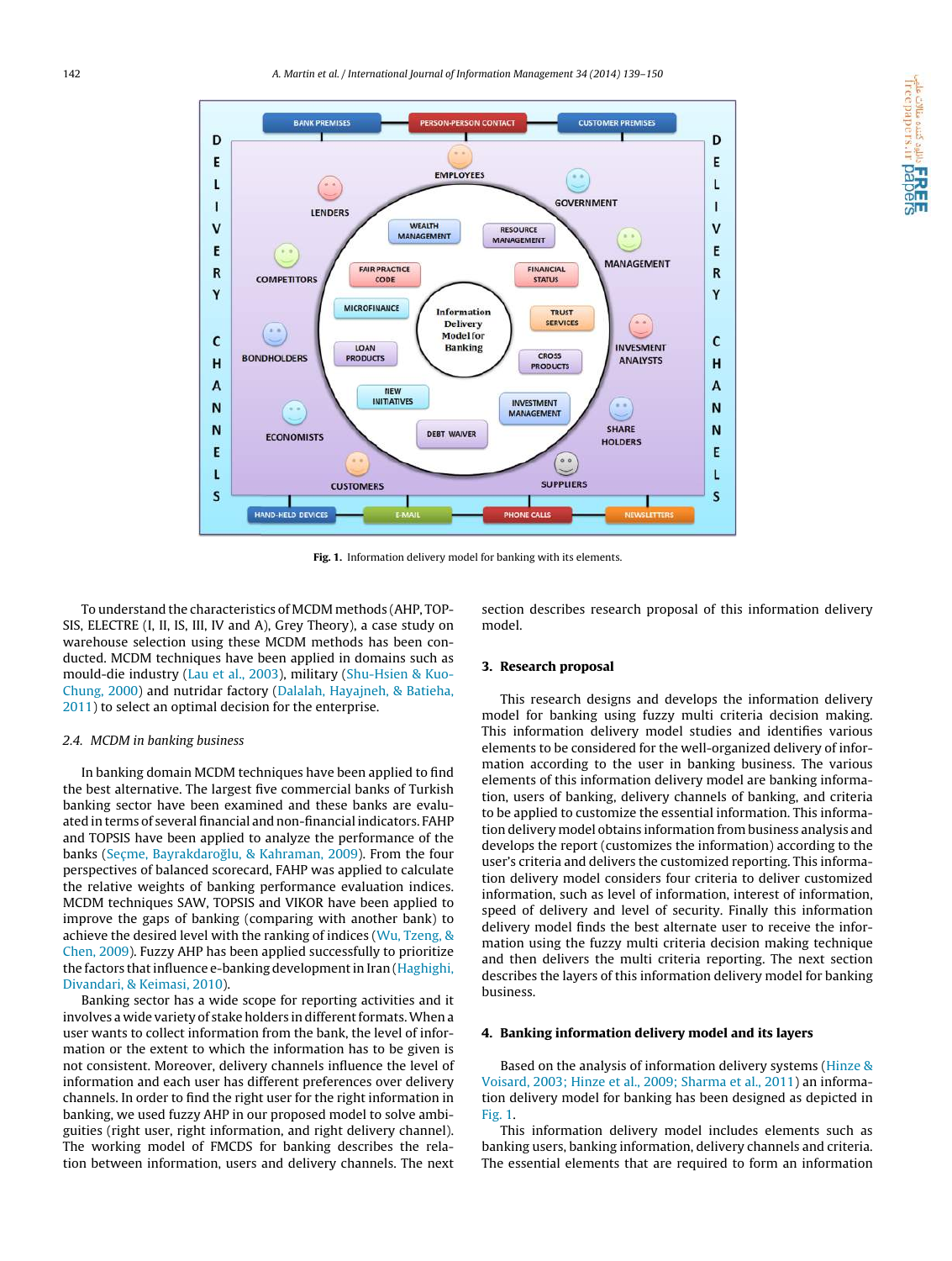<span id="page-4-0"></span>

**Fig. 2.** Layers of information delivery model.

delivery model for banking have been structured in this model. In [Fig.](#page-3-0) 1, the inner most circle encompasses all the elements of information delivery model. The next circle includes all the banking information along with the banking users. The next layer includes the criteria that customize the information. The final layer consists of the information delivery channels which deliver the right information to the right user. The concrete layers of this delivery model have been designed from its elements along with business data and analysis. The layers of this information delivery model are depicted in Fig. 2.

This information delivery model starts with data layer, business data analysis layer which analyses the business data and provides reporting. Instead of a common report, a customized report has been designed using 'criteria selection and management layer' and 'multi criteria reporting layer'. The criteria selection and management layer finds, analyses and selects the criteria according to the information, user and delivery channel. The next layer is multi criteria reporting layer which finds best alternative user among other alternatives. In this banking information delivery model, we used fuzzy multi criteria reporting technique to find the best alternative user. The multi criteria reporting layer develops the customized reporting and passes it to the next layer which consists of delivery channels. The top layer in this model is user layer which receives the customized reporting from the delivery layer. The layers of this model can be applied to other domains to implement information delivery. The next section describes multi criteria reporting.

#### **5. Multi criteria reporting**

The objective of this information delivery model is delivering of a customized report called as multi criteria reporting. The core idea of customized reporting originated from business analysis process. In any domain business analysis process starts from data collection and continues until to analysis and report. This analysis may find a new business opportunity, a new business strategy, analysis of a business performance, and a sales analysis.

All these business analyses require reporting, which may be static report targeting all levels of users. The levels of users are from top management to customers and common users. Contrary to normal business reporting, customized business reporting finds right information to right user at right time. For example, when a bank has undergone bankruptcy, the bankruptcy status information is needed by bank users. The information that is required by a customer, an employee, management and government may not be the same. Similarly, every customer may not be given same information, some may be the most valuable customers and others may not be. For example, information about bankruptcy needed by a customer who has savings account is different from that needed by a customer who has invested a huge amount in that bank for a mutual fund scheme. In any business for any information, the same scenario may arise, such as type of information, level of information, speed of delivery, levels of security and delivery channels of information. In this model the customized report is developed based on



**Fig. 3.** Flow diagram of FMCDS procedure.

banking users, banking information, delivery channels and criteria. Hence this customized report is considered as a multi criteria reporting.

#### 5.1. Uncertainty and inconsistency in multi criteria reporting

In a banking system, information resources, users and delivery channels are available. The goal of this information delivery model is to find the best user for the given information with respect to the given criteria. Information is selected based on the user interest. Once a user's interest is found, the next option is level of information. All the users may not be given the same level of information and this situation leads to inconsistency. Interest of user may not be same in all situations and user interest may differ from person to person and time to time which leads to uncertainty. To solve uncertainty and inconsistency in multi criteria decision problem, many techniques are available and in this model, fuzzy analytical hierarchy process (fuzzy AHP) has been applied to find the best user to receive the information.

#### **6. Working procedure of fuzzy AHP**

Analytical hierarchy process (AHP) is a decision making approach that structures multiple choice criteria into a hierarchy, assesses the relative importance of these criteria, compares alternatives for each criterion and criterion for the goal, and determines an overall priority ranking of the alternatives. It has been applied to multi criteria group decision making domains such as government, business, industry, education and healthcare. It is mainly used in crisp decision applications. AHP does not take uncertainty associated with the mapping of people's judgement to an evaluation scale. In order to overcome the shortcomings of the AHP, fuzzy set principle is applied to AHP to determine the best alternative. In fuzzy AHP, the weights are expressed by possibility measure or necessary measure. Thus fuzzy multi criteria decision support procedure has been selected and it helps to take effective decisions in banking information delivery model. To find the best user to receive the information FMCDS procedure is applied and steps of FMCDS have been depicted in Fig. 3.

Fig. 3 describes the various steps of fuzzy AHP which have been applied to find the best user. The various steps involved in FMCDS have been applied to the banking system to find the best alternative (user) for the given banking information with required criteria. Each step of FMCDS has been experimented, which is described in the following sections.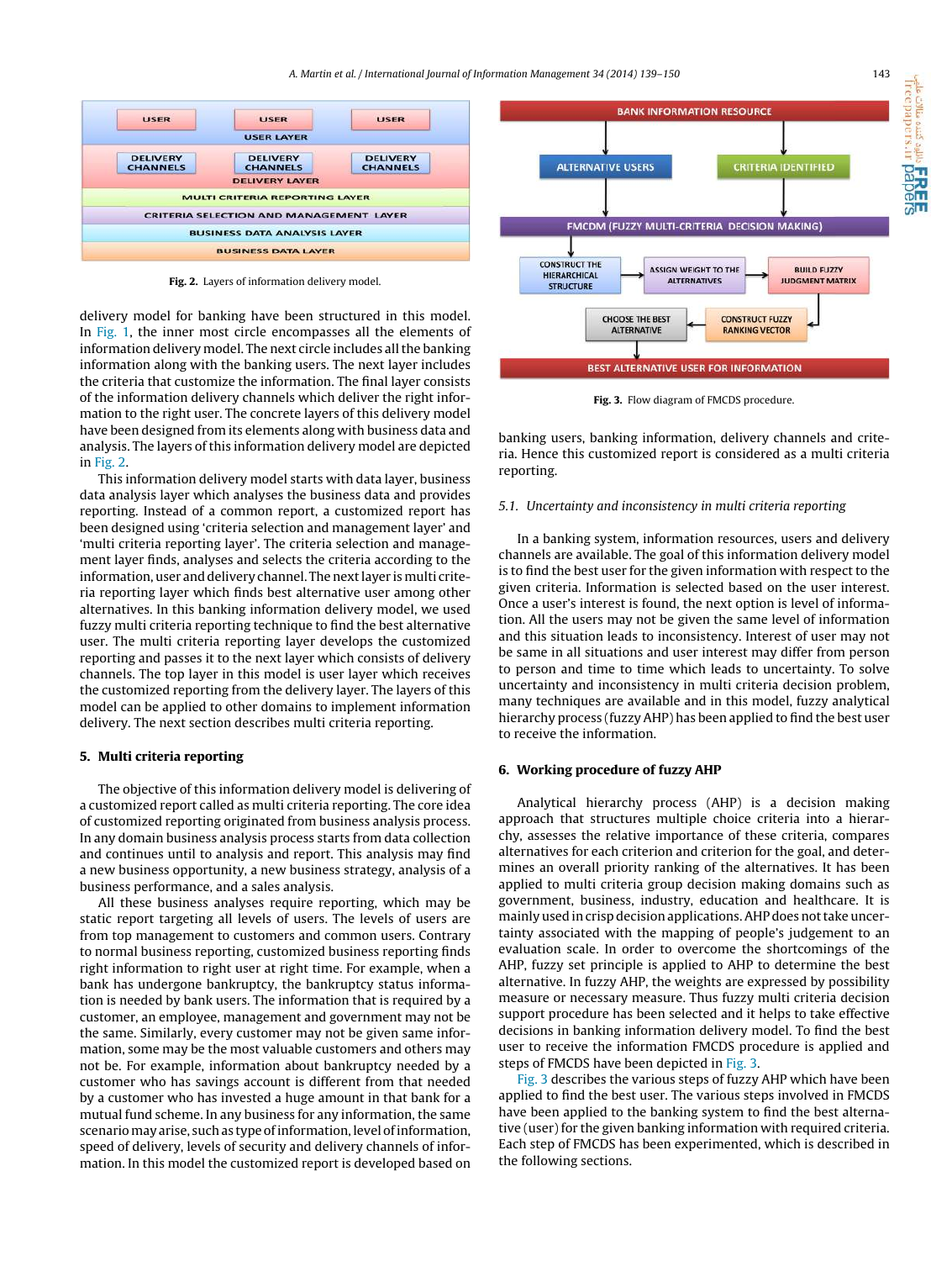The various receivers of the banking information delivery model.

|                   |                | Bank users                      |                    |                     |
|-------------------|----------------|---------------------------------|--------------------|---------------------|
| Customers         | Management     | Investment analysts             | Shareholders       | Regularities        |
| Competitors       | General public | Banking marketing professionals | Economist          | Consultants         |
| Business partners | Government     | Bank employees                  | <b>Bondholders</b> | Professional bodies |

#### 6.1. Choose the alternatives and bank users

In the first step of the fuzzy AHP for the information delivery model the banking users (alternatives), information resources and delivery channels have to be identified. A banking system consists of many users such as customers, management, employees, government, bond holders and so on. The list of identified users for banking is described in Table 2.

Table 2 lists the important users of banking and typically these users are in need of different information. At one level, every user is aware of the required information. Identifying and presenting the users with the needed information are the objectives of this banking information delivery model. Bank and its operations formulate the information repository. Bank information growth is dynamic and continuing. Some of the banking information are described in [Table](#page-6-0) 3.

[Table](#page-6-0) 3 describes various information of banking business. In reality more information is available for banking. To formulate this information delivery model, we have restricted our work to this information. The next step in this information delivery model design is to decide the information delivery channel. According to the choice of information delivery channel, the level of information and visualization of information should be generated. When the user wants to receive the information through email, more content can be delivered whereas the same content cannot be delivered through SMS. The various delivery channels that have been applied in this information delivery model for banking business are described in [Table](#page-6-0) 4.

Information delivery channels play an important role in information delivery. The level of information and the level of security to the information are decided by the delivery channels. Finding the best information delivery channel is an important aspect of information delivery model.

# 6.2. Identify the criteria

In the second step, different criteria should be chosen. Based on the criteria, the best alternative for banking information should be chosen. Development of customized information, according to the user, depends on the criteria to be applied in that system. In this information delivery model, we applied four criteria to decide the right information and the right user. [Table](#page-6-0) 5 describes the four criteria which we applied in this information delivery model.

Many criteria need to be considered for deciding the customized report. However, information delivery model considers four criteria to decide the customized information. The relationship between these four criteria is depicted in Fig. 4.

Fig. 4 depicts the relationship between criteria applied in this information delivery model. In this model, interest of information and level of information have been considered as user level criteria, and level of security and speed of delivery have been considered channel level criteria. The influence of each criterion is described in the following sections.

#### 6.2.1. Interest of information

In a banking system each user has different interest, and based on the interest, information requirement differs from one user to another. [Table](#page-6-0) 6 describes banking users, interest of information and the influences of the information on decision making [\(Riley,](#page-11-0) [2012\)](#page-11-0) have been described.

[Table](#page-6-0) 6 describes the customer's general interests of information such as reliable quality, value for money, product availability, and customer service. This interest of information cannot be applied to all the users and it may differ from one user to another.

#### 6.2.2. Level of information

Once interest in information has been obtained, the next level of decision making decides the level of information. Information is decided by the criteria, "interest of information", whereas the information content is decided by the criteria," level of information".

#### 6.2.3. Speed of delivery

When banking users are in need of information, speed of delivery influences the users in getting the information. Priority and the kind of information, from banking user's perspective, decide speed of delivery.

#### 6.2.4. Level of security

The various criteria for this information delivery model are type of information, level of information and speed of information which is influenced by the level of security. The information to be delivered should be classified such that different levels of security can be applied. The various levels of security are Top Secret, Secret, Confidential, Restricted, and Open. Depending on the information, the level of security should be applied.

Based on these criteria, multi criteria reporting have been developed. The next step explains the construction of hierarchical structure.

#### 6.3. Construct the hierarchical structure

The hierarchical structure is constructed using the goal at level 1, criteria (C) at level 2 and the various alternatives (A) at level 3. The problem is decomposed into a hierarchical structure that is depicted in [Fig.](#page-6-0) 5.

Level 1: The best alternative is placed at top level.

Level 2: The various criteria of choosing the alternatives are placed in the second level.

Level 3: The various alternatives are placed in the third level.



**Fig. 4.** Relationship between selected criteria.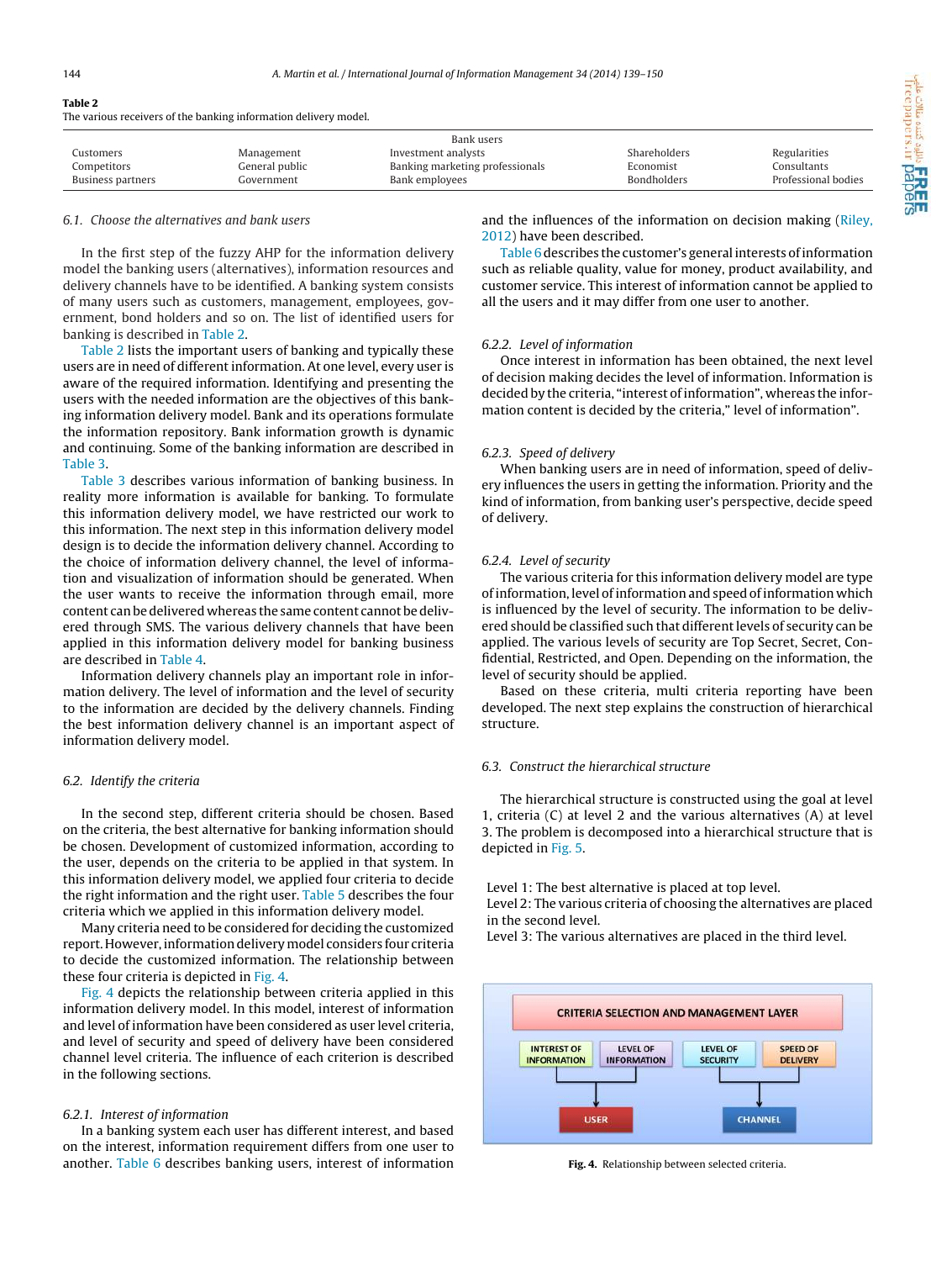<span id="page-6-0"></span>The various information of the banking business.

|                                     |                                                | Bank information resources                 |                                     |                                    |
|-------------------------------------|------------------------------------------------|--------------------------------------------|-------------------------------------|------------------------------------|
| Loan products (LP)                  | Cross products (CP)                            | Banks – shop for insurance                 | Interest rates on advances<br>(IRA) | Trust services (TS)                |
| Customer relations (CR)             | Banking finance services<br>(BFS)              | Fair practice code (FPC)                   | Marketing of banking<br>services    | New initiatives (NI)               |
| Trend and progress of banking (TPB) | Forex market information<br>(FMI)              | Other services of banks<br>(OSB)           | Debit cards (DCD)                   | Pitch books (PB)                   |
| Microfinance (MF)                   | Bank analytic and advisory<br>activities (BAA) | Banking ombudsman<br>services (BOS)        | Credit cards (CCD)                  | Lending standards (LS)             |
| NRI services (NRI)                  | Debt waiver (DW)                               | Interest rates on deposits<br>(IRD)        | Investment management<br>(IM)       | Bank regulations (BR)              |
| Wealth management (WM)              | Bank profit and loss<br>account (BPL)          | Bank charges for various<br>services (BCV) | Resource management<br>(RM)         | Various types of accounts<br>(VTA) |

#### **Table 4**

The information delivery channels of banking information delivery model.

|                                                                | ______                               | moae<br><b>PERSE</b><br>nne<br>111701<br>nror |                  |   |
|----------------------------------------------------------------|--------------------------------------|-----------------------------------------------|------------------|---|
| n<br>∗-mail<br>the contract of the contract of the contract of | the contract of the contract of<br>. | .<br>.                                        | :alls<br>'n<br>. | . |

#### **Table 5**

Criteria applied for customized reporting.

| Criteria applied in information delivery model for customized reporting |                       |                   |                   |  |  |
|-------------------------------------------------------------------------|-----------------------|-------------------|-------------------|--|--|
| Interest to information                                                 | Level of information- | Speed of delivery | Level of security |  |  |

#### **Table 6**

Bank users and interest to information in banking business.

| Stakeholder                                      | Main interests                                                                                                                                                                    | Power and influence                                                                                                                       |
|--------------------------------------------------|-----------------------------------------------------------------------------------------------------------------------------------------------------------------------------------|-------------------------------------------------------------------------------------------------------------------------------------------|
| Shareholders                                     | Profit growth, share price growth, dividends                                                                                                                                      | Election of directors                                                                                                                     |
| Banks and other lenders                          | Interest and principal to be repaid, maintain<br>credit rating                                                                                                                    | Can enforce loan covenants<br>Can withdraw banking facilities                                                                             |
| Directors and managers<br>Employees<br>Suppliers | Salary, share options, job satisfaction, status<br>Salaries and wages, job security, job satisfaction and motivation<br>Long term contracts, prompt payment, growth of purchasing | Make decisions, have detailed information<br>Staff turnover, industrial action, service quality<br>Pricing, quality, product availability |
| Customers                                        | Reliable quality, value for money, product<br>availability, customer service                                                                                                      | Revenue/repeat business<br>Word of mouth recommendation                                                                                   |
| Community<br>Government                          | Environment, local jobs, local impact<br>Operate legally, tax receipts, jobs                                                                                                      | Indirect via local planning and opinion leaders<br>Regulation, subsidies, taxation, planning                                              |

# 6.4. Calculate weight numbers and fuzzy score of alternatives

The decision maker ofthe organization (banking) assigns weight for each criterion according to his opinion. From the weights assigned by the decision maker, fuzzy weight vector of evaluation criteria is constructed. The fuzzy weight vector W of evaluation criteria is  $[\bar{w}_i]$ 





**Fig. 5.** A typical hierarchical structure to choose best alternate.

where  $\bar{w}_i$  is the decision maker's opinion for the relative importance of the jth criterion. Based on the survey which is conducted in various Indian banks each criteria has been assigned the weight, described in Table 7.

In this information delivery model interest of information is given weight of  $\bar{6}$ , level of information given is weight of  $\bar{5}$ , level of security is given weight of  $\bar{7}$  and speed of delivery is given weight of 4. The weight vector according to the decision maker is describes as,



After assigning weight to each criterion, weight table should be constructed for each criterion with respect to alternatives and

**Table 7**

Assigning weight to criteria applied in banking information delivery model.

| Criteria                                                                                  | Weight |
|-------------------------------------------------------------------------------------------|--------|
| Interest of information<br>Level of information<br>Level of security<br>Speed of delivery |        |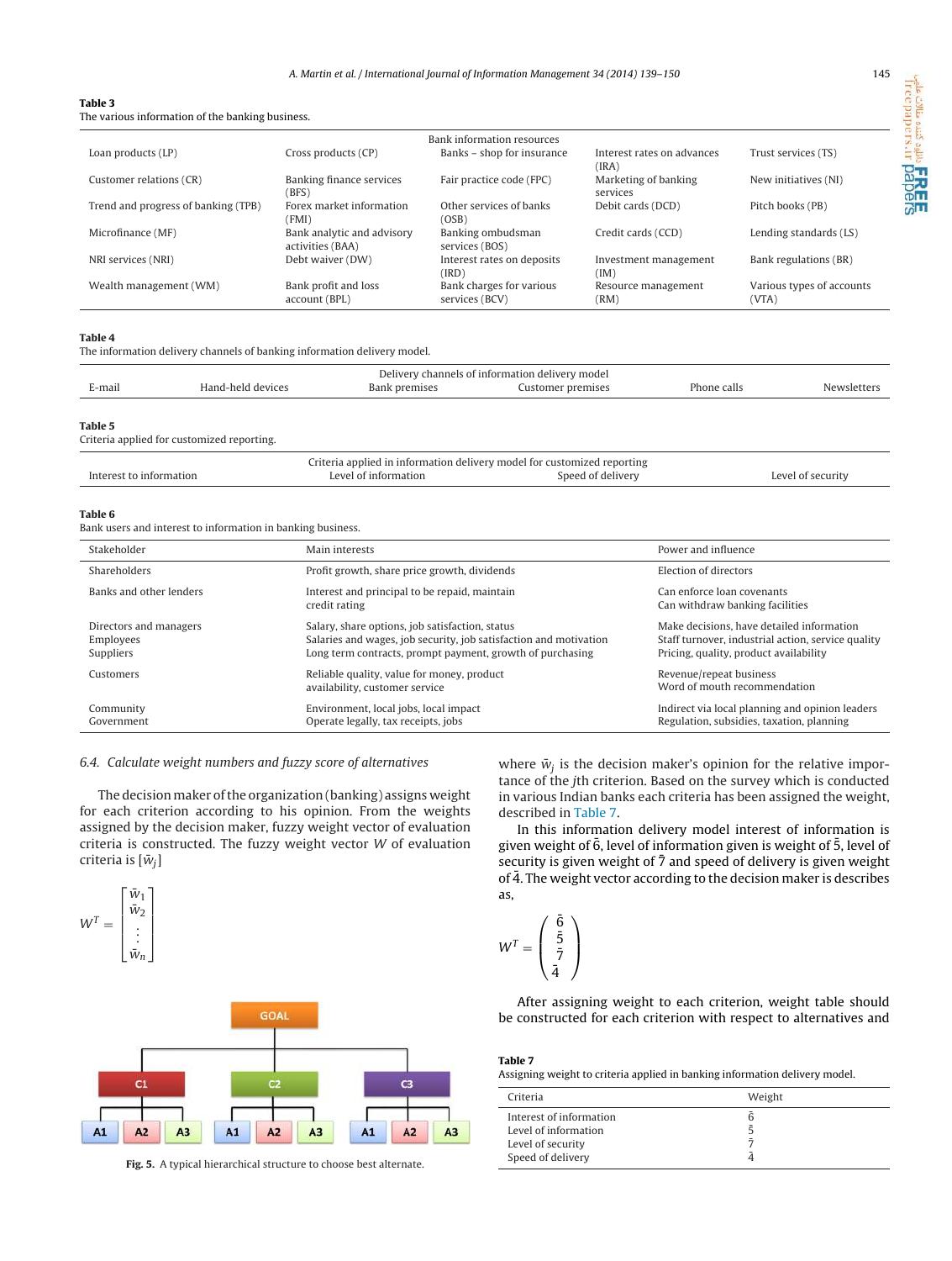Weights of various alternatives for the criteria – interest of information.

| Alternatives/information <sup>a</sup> | LP | <b>FPC</b> | MF | OSB | <b>WM</b> | IM | RM | TS | NI | PB | LS | BR |
|---------------------------------------|----|------------|----|-----|-----------|----|----|----|----|----|----|----|
| Customers                             |    |            |    |     |           |    |    |    |    |    |    |    |
| Competitors                           |    |            |    |     |           |    |    |    |    |    |    |    |
| Government                            |    |            |    |     |           |    |    |    |    |    |    |    |
| Economists                            |    |            |    |     |           |    |    |    |    |    |    |    |
| Management                            |    |            |    |     |           |    |    |    |    |    |    |    |
| Suppliers                             |    |            |    |     |           |    |    |    |    |    |    |    |
| Lenders                               |    |            |    |     |           |    |    |    |    |    |    |    |
| Shareholders                          |    |            |    |     |           |    |    |    |    |    |    |    |
| Investment analysts                   |    |            |    |     |           |    |    |    |    |    |    |    |
| Employees                             |    |            |    |     |           |    |    |    |    |    |    |    |
| Bondholders                           |    |            |    |     |           |    |    |    |    |    |    |    |

<sup>a</sup> Loan products (LP), fair practice code (FPC), microfinance (MF), other services of banks (OSB), wealth management (WM), investment management (IM), resource management (RM), trust services (TS), new initiatives (NI), pitch books (PB), lending standards (LS), bank regulations (BR).

# **Table 9**

Weights of various alternatives for the criteria – level of information.

| Alternatives/information <sup>a</sup> | LP | <b>FPC</b> | MF | OSB | <b>WM</b> | IM | <b>RM</b> | <b>TS</b> | NI | PB | LS | <b>BR</b> |
|---------------------------------------|----|------------|----|-----|-----------|----|-----------|-----------|----|----|----|-----------|
| Customers                             |    |            |    |     |           |    |           |           |    |    |    |           |
| Competitors                           |    |            |    |     |           |    |           |           |    |    |    |           |
| Government                            |    |            |    |     |           |    |           |           |    |    |    |           |
| Economists                            |    |            |    |     |           |    |           |           |    |    |    |           |
| Management                            |    |            |    |     |           |    |           |           |    |    |    |           |
| Suppliers                             |    |            |    |     |           |    |           |           |    |    |    |           |
| Lenders                               |    |            |    |     |           |    |           |           |    |    |    |           |
| Shareholders                          |    |            |    |     |           |    |           |           |    |    |    |           |
| Investment analysts                   |    |            |    |     |           |    |           |           |    |    |    |           |
| Employees                             |    |            |    |     |           |    |           |           |    |    |    |           |
| Bondholders                           |    |            |    |     |           |    |           |           |    |    |    |           |

<sup>a</sup> For abbreviations see legend of Table 8.

information. In this weight table weights are expressed by possibility measure. Considering the criterion "interest to information" and the information "loan product (LP)", the weight expressed by each alternative (banking users) is described in Table 8. As shown in Table 8, the weight expressed by the customer to loan product is  $\bar{9}$ , whereas lenders have expressed the weight of  $\bar{4}$  and least weight expressed by suppliers to loan products is  $\bar{3}$ . In the same way for other information such as fair practice code (FPC), microfinance (MF) and other services of banks (OSB), the weight expressed by different alternatives is described in Table 8.

Table 8 describes the different information and the weights assigned by different users based on the criteria interest of information. Likewise the weights assigned to bank information based on the criteria level of information is described in Table 9.

In this information delivery model, "level of information" is an important criterion, which decides the length of the information. The criteria interest of information and level of information are mutually interrelated. Depending on the interest level of the user, the length of information is selected. Table 10 describes different bank information and the weight expressed by different users based on the criterion speed of delivery.

Tables 8–10 describe weight expressed by decision makers for information and alternatives based on criteria. In the same way, weight table is constructed for the criterion level of security. Depending on the type of information, the level of security is applied. The next step describes construction of fuzzy judgement matrix for each criterion.

# 6.5. Fuzzy judgement matrix development

The judgement matrices are formulated for all evaluation criteria and alternatives. The fuzzy judgement matrix A of candidate alternatives  $[A_1, A_2, \ldots, A_m]$  is  $[\bar{a}_y]_{m \times n}$ .

$$
A = \begin{bmatrix} \bar{a}_{11} & \bar{a}_{12} & \bar{a}_{1n} \\ \bar{a}_{21} & \bar{a}_{22} & \bar{a}_{2n} \\ \vdots & \vdots & \vdots \\ \bar{a}_{m1} & \bar{a}_{m1} & \bar{a}_{mn} \end{bmatrix}
$$

**Table 10**

Weights of various alternatives for the criteria – speed of delivery.

| Alternatives/information <sup>a</sup> | Loan | <b>FPC</b> | MF | <b>OSB</b> | <b>WM</b> | IM | <b>RM</b> | TS | NI | PB | LS | BR |
|---------------------------------------|------|------------|----|------------|-----------|----|-----------|----|----|----|----|----|
| Customers                             |      |            |    |            |           |    |           |    |    |    |    |    |
| Competitors                           |      |            |    |            |           |    |           |    |    |    |    |    |
| Government                            |      |            |    |            |           |    |           |    |    |    |    |    |
| Economists                            |      |            |    |            |           |    |           |    |    |    |    |    |
| Management                            |      |            |    |            |           |    |           |    |    |    |    |    |
| Suppliers                             |      |            |    |            |           |    |           |    |    |    |    |    |
| Lenders                               |      |            |    |            |           |    |           |    |    |    |    |    |
| Share holder                          |      |            |    |            |           |    |           |    |    |    |    |    |
| Investment analysts                   |      |            |    |            |           |    |           |    |    |    |    |    |
| Employees                             |      |            |    |            |           |    |           |    |    |    |    |    |
| Bond holder                           |      |            |    |            |           |    |           |    |    |    |    |    |

<sup>a</sup> For abbreviations see legend of Table 8.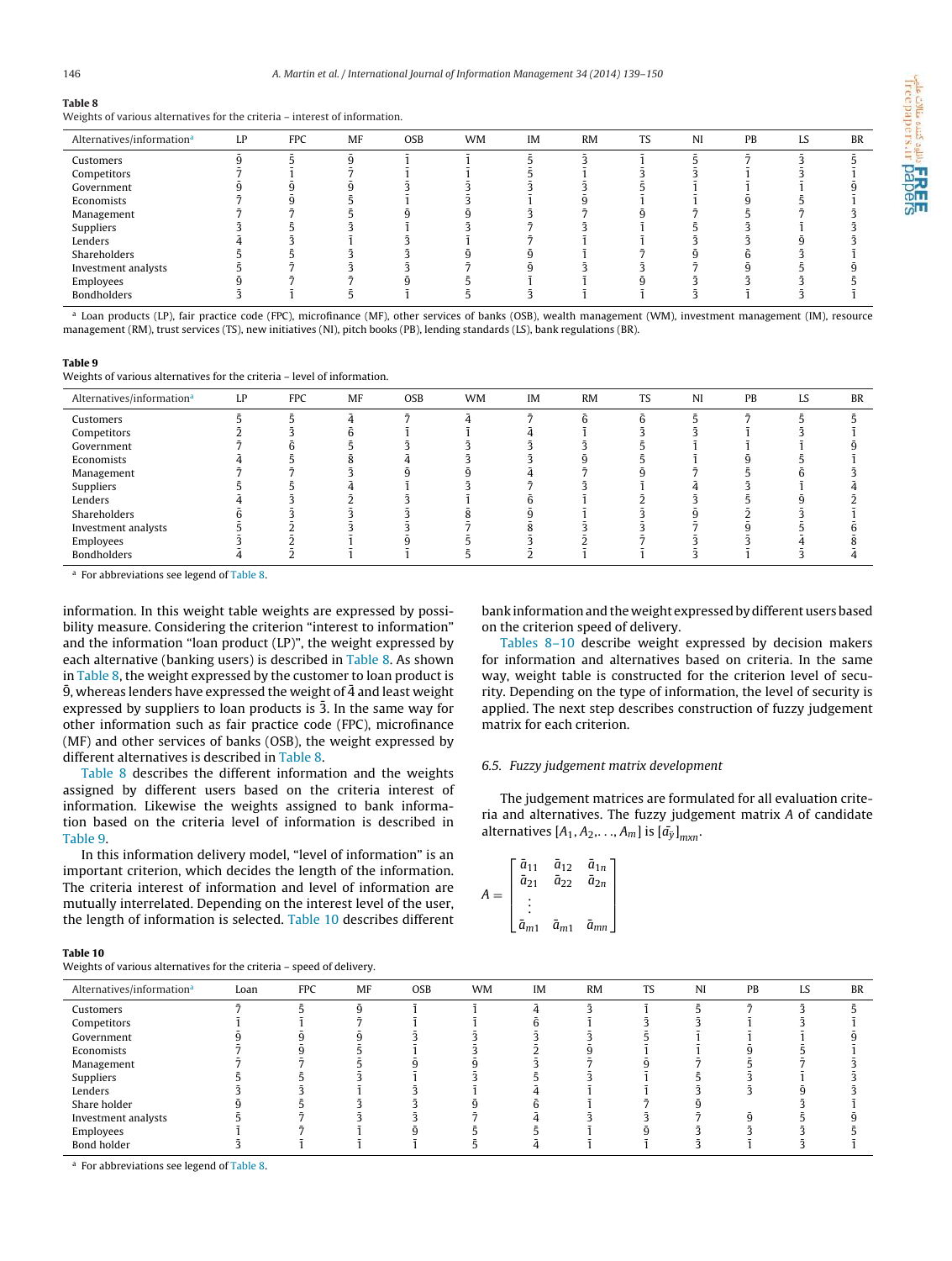<span id="page-8-0"></span>Judgement matrix for loan product, micro finance and invest management.

| Loan product (LP)                                                                                                                                                                                                                                                                                                                                                                                                                                                           | Micro finance (MF)                                                                                                                                                                                                                                                                                                                                                                                | Invest management (IM)                                                                                                                                                                                                                                                                                                                                                                                               |
|-----------------------------------------------------------------------------------------------------------------------------------------------------------------------------------------------------------------------------------------------------------------------------------------------------------------------------------------------------------------------------------------------------------------------------------------------------------------------------|---------------------------------------------------------------------------------------------------------------------------------------------------------------------------------------------------------------------------------------------------------------------------------------------------------------------------------------------------------------------------------------------------|----------------------------------------------------------------------------------------------------------------------------------------------------------------------------------------------------------------------------------------------------------------------------------------------------------------------------------------------------------------------------------------------------------------------|
| 5<br>6<br>$\mathbf{1}$<br>9<br>$\overline{2}$<br>$\overline{4}$<br>$\bar{7}$<br>$\mathbf{1}$<br>$\bar{7}$<br>$\bar{5}$<br>ğ<br>ğ,<br>7<br>4<br>ā,<br>7<br>Ğ.<br>7<br>7<br>$\bar{6}$<br>$\bar{3}$<br>$\bar{5}$<br>5<br>$\bar{6}$<br>$\overline{5}$<br>$\bar{4}$<br>$\overline{4}$<br>$\overline{9}$<br>$\bar{5}$<br>Ğ<br>$\bar{7}$<br>$\bar{5}$<br>$\bar{5}$<br>$\bar{5}$<br>$\bar{4}$<br>ğ,<br>ą<br>$\overline{2}$<br>1<br>$\bar{z}$<br>$\bar{3}$<br>$\bar{4}$<br>$\bar{3}$ | $\overline{4}$<br>9<br>$\overline{4}$<br>9<br>÷,<br>$\bar{6}$<br>$\bar{5}$<br>7<br>$\bar{3}$<br>ō,<br>$\bar{5}$<br>ğ,<br>$\bar{5}$<br>$\bar{7}$<br>$\bar{8}$<br>$\bar{5}$<br>Ŝ,<br>$\bar{3}$<br>5<br>$\bar{5}$<br>$\bar{6}$<br>ş<br>$\bar{4}$<br>$\bar{3}$<br>$\bar{2}$<br>$\mathbf{1}$<br>$\bar{3}$<br>ā<br>$\bar{5}$<br>3<br>ş<br>$\bar{3}$<br>$\overline{3}$<br>ą<br>1<br>Ā,<br>$\bar{3}$<br>ī | 6<br>7<br>4<br>5<br>5<br>$\bar{4}$<br>$\bar{5}$<br>5<br>$\bar{3}$<br>$\bar{3}$<br>$\overline{3}$<br>ą<br>$\bar{3}$<br>ī<br>2<br>$\bar{3}$<br>$\bar{4}$<br>$\bar{2}$<br>ā<br>$\bar{7}$<br>$\bar{7}$<br>$\bar{7}$<br>Ŝ.<br>$\bar{6}$<br>7<br>$\overline{6}$<br>4<br>$\bar{7}$<br>ō,<br>ō,<br>Ğ<br>ō,<br>Š.<br>$\bar{8}$<br>4<br>ī<br>$\bar{3}$<br>5<br>ī<br>$\bar{z}$<br>$\bar{2}$<br>$\overline{3}$<br>$\overline{4}$ |

For example, for the loan product information, the judgement matrix is constructed as follows and the judgement matrix is constructed for all the information. For example, consider the information loan product. For this information, weights expressed by different users are taken from each criterion table. For other information in the same way the judgement matrix has been constructed. Table 11 describes judgement matrix for loan product, microfinance and invest management.

The next section describes calculation of fuzzy ranking vector for each of the information in this information delivery model.

#### 6.6. Fuzzy ranking vector is calculated

The final score R of the alternative is calculated using weight vector and fuzzy judgementmatrix by using the following equation,  $R = A \otimes W^T$ , R should be of the form,

$$
R = \begin{bmatrix} \bar{a}_{11} \otimes \bar{w}_1 \oplus \bar{a}_{12} \otimes \bar{w}_2 \oplus \cdots \oplus \bar{a}_{1n} \otimes \bar{w}_n \\ \cdots \\ \bar{a}_{m1} \otimes \bar{w}_1 \oplus \bar{a}_{m2} \otimes \bar{w}_2 \oplus \cdots \oplus \bar{a}_{mn} \otimes \bar{w}_n \end{bmatrix} = \begin{bmatrix} \bar{r}_1 \\ \bar{r}_2 \\ \vdots \\ \bar{r}_m \end{bmatrix}
$$

where  $\bar{r}_i$  is the final score of alternative.

The final score R for loan information, microfinance and invest management is calculated by forming fuzzy ranking vector, as described in Table 12.

From this fuzzy ranking vector, the final score R is calculated. From this, mean and spread of the final score  $(R)$  are calculated, which is described below.

#### 6.7. Choose the best alternative

By applying fuzzy multi criteria decision making procedure to each of the information against alternatives (users), based on the four criteria the following results are obtained. To every fuzzy

**Table 12** Fuzzy ranking vector for loan product, micro finance and invest management.

| Loan product (LP) | Micro finance (MF) | Invest management (IM) |
|-------------------|--------------------|------------------------|
| $R = A^* W^T$     | $R = A^* W^T$      | $R = A^* W^T$          |
| 169               | 137                | 107                    |
| $265 \vee$        | 238'               | 199 <sup>°</sup>       |
| 117               | 74                 | 49                     |
| 87                | 66                 | 37                     |
| 152               | 115                | 99                     |
| 216               | 210                | 189                    |
| 75                | 163                | 46                     |
| 120               | 106                | 80                     |
| 208               | 264                | 163                    |
| 126               | 105                | 57                     |
| 78                | 187                | 83                     |
| 199               | 59                 | 175                    |
| 132               | 53                 | 58                     |
| 87                | 98                 | 114                    |
| 200               | 179                | 199                    |
| 42                | 43                 | 81                     |
| 82                | 75                 | 199                    |
| 140               | 156                | 246                    |
| 128               | 46                 | 63                     |
| 70                | 83                 | 128                    |
| 216               | 167                | 236                    |
| 62                | 87                 | 155                    |
| 98                | 42                 | 89                     |
| 176               | 164                | 271                    |
| 130               | 62                 | 168                    |
| 77                | 106                | 279                    |
| 203               | 167                | 110                    |
| 116               | 83                 | 167                    |
| 74                | 166                | 84                     |
| 201               | 41                 | 47                     |
| 82<br>156<br>37   | 75<br>103<br>193   | 29<br>80               |

**Table 13** Best alternate for loan information.

| Alternatives             | Sum | $\bar{x}(\bar{r}_i)$ | $\bar{\sigma}(\bar{r}_i)$ |
|--------------------------|-----|----------------------|---------------------------|
| Customers (CS)           | 551 | 183                  | 939                       |
| Competitors (CT)         | 455 | 151                  | 693                       |
| Government (GM)          | 403 | 134                  | 762                       |
| Economists (ES)          | 403 | 134                  | 618                       |
| Management (MT)          | 419 | 139                  | 539                       |
| Suppliers (SS)           | 264 | 88                   | 404                       |
| Lenders (LS)             | 414 | 138                  | 900                       |
| Shareholders (SH)        | 336 | 112                  | 566                       |
| Investment analysts (IA) | 410 | 136                  | 667                       |
| Employees (EP)           | 391 | 130                  | 697                       |
| Bondholders (BH)         | 275 | 91                   | 601                       |

number  $(R)$ , the mean and standard deviation are calculated. The fuzzy number which has higher mean and higher standard deviation can be considered to have better performance than other fuzzy numbers. Therefore mean and standard deviation can be used to compare the ranking of the alternatives against information. The alternative with the highest standard deviation among the alternatives is the best one to receive the data.

The mean of the final score is given by,

$$
\bar{x}(\bar{r}_i) = \frac{\int x f_{\bar{r}_i}(x) dx}{\int f_{\bar{r}_i}(x) dx}
$$
\n(1)

The spread of the final score is given by,

$$
\bar{\sigma}(\bar{r}_i) = \left[\frac{\int x^2 f_{\bar{r}_i}(x) dx}{\int f_{\bar{r}_i}(x) dx} - (\bar{x}(\bar{r}_i))^2\right]^{1/2}
$$
\n(2)

This can be re-written as,

$$
\bar{x}(\bar{r}_i) = \frac{a+b+c}{3} \tag{3}
$$

$$
\bar{\sigma}(\bar{r}_i) = \frac{a^2 + b^2 + c^2 - ab - bc - ac}{18} \tag{4}
$$

where  $\bar{r}$  is triangular fuzzy number (a, b, c),  $\bar{x}(\bar{r}_i)$  is mean and  $\bar{\sigma}(\bar{r}_i)$ is standard deviation.

The alternative with the highest mean and spread value is chosen as the best alternative. The experimental results have been described in the next section.

#### **7. Results and discussion**

Based on the experimentation using fuzzy AHP the following results are obtained. From these results we observe that the alternative with the highest standard deviation is the best receiver of the information. The sum, average and standard deviation for loan products are described in Table 13.

Table 13 describes the matching of information with bank users by FMCDS procedure. From the results, the best alternate [most preferred user] for loan information is customers (CS) with the score of [939] and least preferred user is suppliers (SS) with the score of [404]. Economists (ES) and investment analysts (IA) have normal level of preference on loan products with scores of [618] and [667]. The experimental result shows that information cannot be assigned with specific user. The same information may be required for different users, and the users are differentiated by their interest and adequate level of information required by them. The graph depicted in [Fig.](#page-9-0) 6 indicates the level of preference for loan information in banking domain.

[Fig.](#page-9-0) 6 shows the level of preference users for loan information. When we match the loan information with bank users using FMCDS, the most preferred users are customers and least preferred users are suppliers. Lenders are interested in loan products and

Je CNE o alla PRE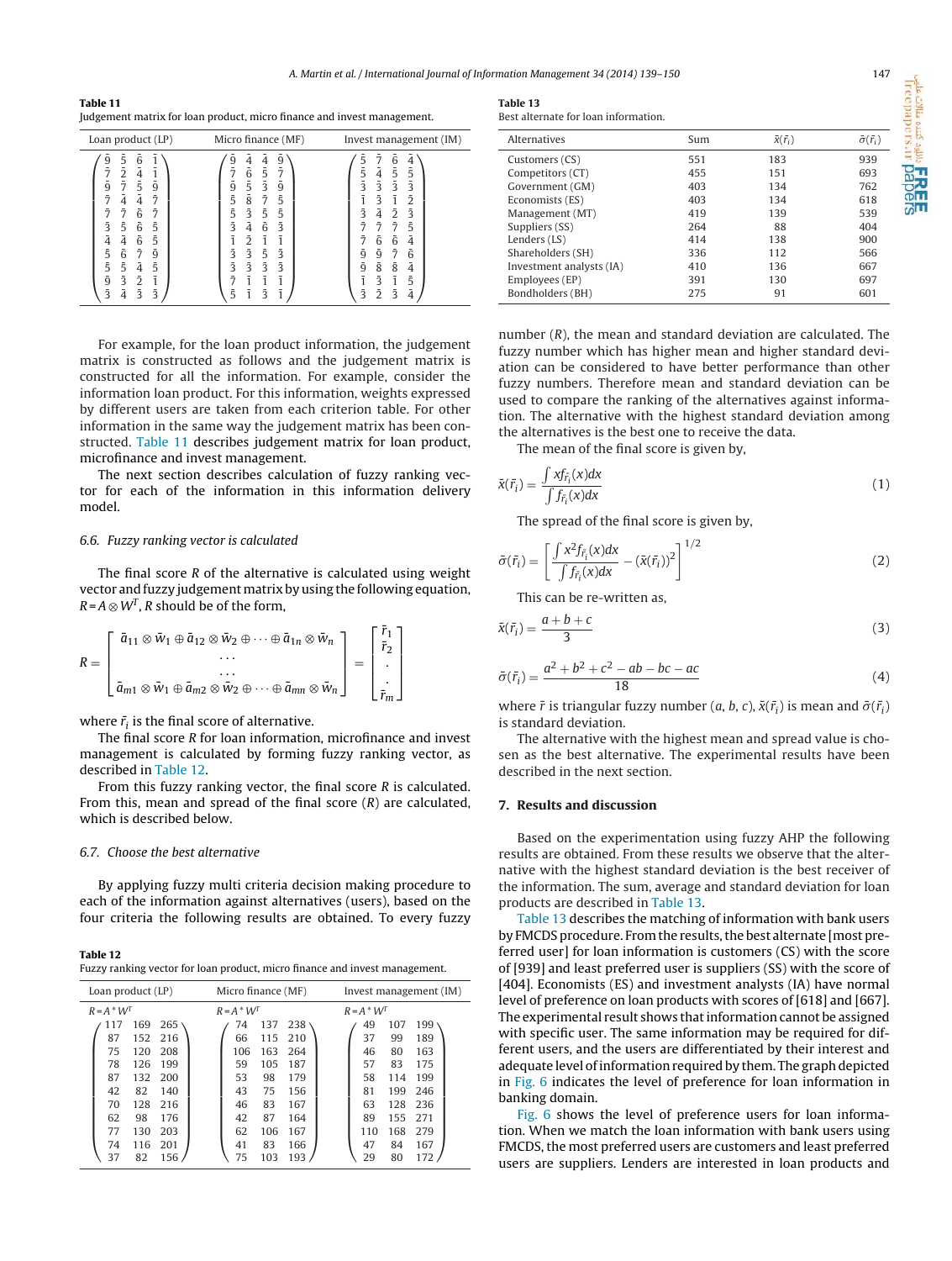

<span id="page-9-0"></span>

**Fig. 6.** Ranking of users to receive the information – "loan products".

**Table 14**

Best alternate for microfinance.

| <b>Alternatives</b>      | Sum | $\bar{x}(\bar{r}_i)$ | $\bar{\sigma}(\bar{r}_i)$ |
|--------------------------|-----|----------------------|---------------------------|
| Customers (CS)           | 449 | 149                  | 1140                      |
| Competitors (CT)         | 391 | 130                  | 893                       |
| Government (GM)          | 533 | 177                  | 1067                      |
| Economists (ES)          | 351 | 117                  | 700                       |
| Management (MT)          | 330 | 110                  | 679                       |
| Suppliers (SS)           | 274 | 91                   | 565                       |
| Lenders (LS)             | 296 | 98                   | 640                       |
| Shareholders (SH)        | 293 | 97                   | 634                       |
| Investment analysts (IA) | 365 | 121                  | 790                       |
| Employees (EP)           | 290 | 96                   | 674                       |
| Bondholders (BH)         | 371 | 123                  | 633                       |
|                          |     |                      |                           |

they are placed in the next level to customers. The same order of preference is maintained for management and shareholders. The experiment results of microfinance using FMCDS are described in Table 14.

The best alternate for microfinance is customers with the score of [1140] and the next best alternate is government with the score of [1067]. The least preferred users for this information are bondholders with the score of [633] and shareholders with the score of [634]. The experiment results of microfinance are shown in a graph depicted in Fig. 7.

The graph depicted in Fig. 7 indicates the matching of information "microfinance" with bank users as well as level of preference of this information. The user's lenders, shareholders, bondholders and management share relatively same level of preference in finding the best alternate user for microfinance. The comparative analysis of investment management, resource management and wealth management with their alternate users is depicted in Fig. 8.



**Fig. 7.** Level of preference for microfinance information with bank users.



**Fig. 8.** Comparative analysis of information with its alternate users.

Fig. 8 indicates the matching of different information with same user. It shows the preference of information required by different users in accordance to their perspective on information. It also indicates that customized reporting should be developed based on the criteria, user preference and user perspective.

The results of comparative analysis of investment management, resource management and wealth management against users with all criteria indicate that the most preferred user for resource management is economist with the score of [1220], the best alternative user for wealth management is management [1183] and the most preferred user of invest management is shareholders [1414]. The alternative with the highest mean and standard deviation is found to be the best alternative to receive information. [Table](#page-10-0) 15 describes the best alternative and least alternative users for bank information.

[Table](#page-10-0) 15 describes the best alternative and least alternative of bank information which we consider in this information delivery model. Each of this information has different scores for its best and least alternative. A graph is plotted between fuzzy score and the best and least alternative which is depicted in [Fig.](#page-10-0) 9.

The highest fuzzy score obtained in this experimentation is [1414] for the shareholder in "investment management" and the lowest score is [360] for an economist in "other services of bank" (OSB). All the best alternatives have fuzzy score in the range of [1100] to [1400] except loan products, and the least alternatives have fuzzy score in the range between [300] and [600]. These fuzzy scores indicate the different levels of user preference on information delivery. Thus the experiment conducted using FMCDS finds the relevant user for the given information to banking information delivery process. Finally, according to the preference of user channel, the customized information is delivered. This information delivery model is a basic version of banking that can be applied to any bank. It can be applied for other domains wherever the preference in requirements differs. For banking, the first kind of information delivery model developed using FMCDS and in this model, to find the best alternative, other FMCDS techniques such as TOPSIS, ELECTRE and Grey Theory can be applied.

To evaluate results of this model, bank customer preference was collected through a questionnaire. In this comparison we obtained 90%accuracy between experimental results and real bank customer preferences. The results obtained in this model can be evaluated by comparing its result with other FMCDS techniques. In this model, four criteria have been applied and more number of criteria can be applied to improve the customized reporting. The criteria most valuable customer, time of delivery and delivery channels can be considered. The context of the criteria has not been applied in this information delivery model. For example, consider device context, according to electric power available in hand held device, the information should be delivered. Instead of lengthy messages, a short message would be delivered to the user. In the same way context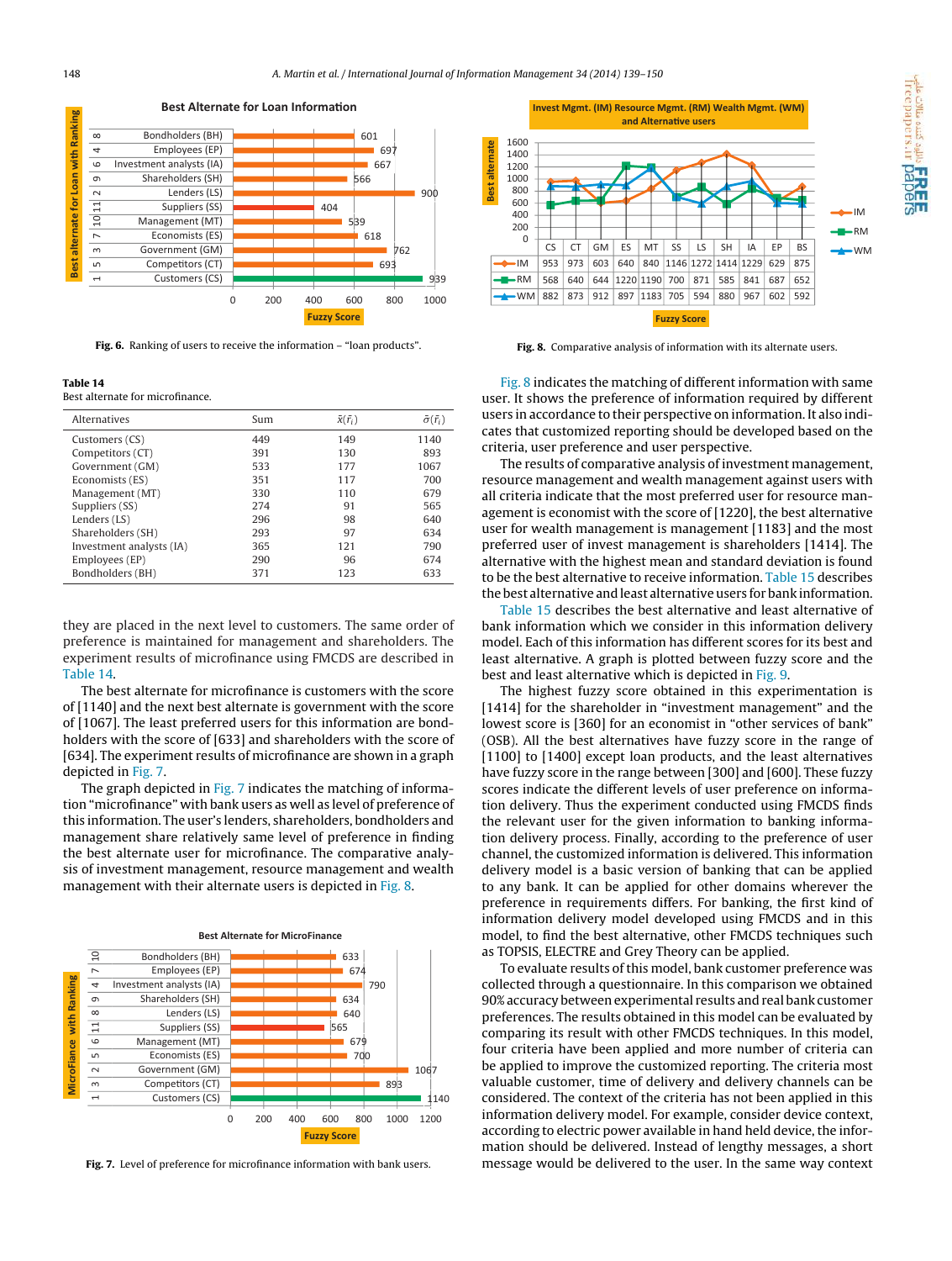<span id="page-10-0"></span>

|                                                                                  | - 177                    |                           |                   |                                    |
|----------------------------------------------------------------------------------|--------------------------|---------------------------|-------------------|------------------------------------|
| Table 15<br>The most preferred and least preferred users of banking information. |                          |                           |                   | دانلود کننده مقالات<br>Tris papers |
| <b>Bank</b> information                                                          | Best alternative         | $\bar{\sigma}(\bar{r}_i)$ | Least alternative | $\bar{\sigma}(\bar{r}_i)$          |
| Loan products (LP)                                                               | Customers (CS)           | 939                       | Suppliers (SS)    | 404                                |
| Fair practice code (FPC)                                                         | Economists (ES)          | 1088                      | Competitors (CT)  | 382                                |
| Microfinance (MF)                                                                | Customers (CS)           | 1140                      | Suppliers (SS)    | $rac{1}{100}$<br>565               |
| Other services of banks (OSB)                                                    | Employees (EP)           | 860                       | Economists (ES)   | 360                                |
| Wealth management (WM)                                                           | Management (MT)          | 1183                      | Bond holders (BH) | लग<br>592                          |
| Investment management (IM)                                                       | Share holders (SH)       | 1414                      | Government (GM)   | 603                                |
| Resource management (RM)                                                         | Economists (ES)          | 1220                      | Customers (CS)    | 568                                |
| Trust services (TS)                                                              | Government (GM)          | 1354                      | Suppliers (SS)    | 461                                |
| New initiatives (NI)                                                             | Investment analysts (IA) | 1242                      | Competitors (CT)  | 585                                |
| Pitch books (PB)                                                                 | Investment analysts (IA) | 1340                      | Government (GM)   | 458                                |
| Lending standards (LS)                                                           | Management (MT)          | 1272                      | Suppliers (SS)    | 467                                |
| Banking regulations (BR)                                                         | Employees (EP)           | 1328                      | Shareholders (SH) | 482                                |

Best alternative and least alternative users for banking information delivery model



**Banking information and its alternatives** 

**Fig. 9.** Best alternative and least alternative users for banking information delivery model.

can be applied to a user. When user context is considered, the sensitive information should not be delivered to a user when his handheld device is used by others. Before delivering and applying, the information user context should be identified and perspective of the context (user or bank) should be analyzed respectively.

This experiment has identified the best alternative user for banking information whereas the level of information or content of the information is not defined. The level of information differs from one user to another. According to the user, the content of information should be selected. While selecting the level of content for the information, the type of delivery channel in which the information is to be delivered should be given due weight. According to user preference and type of information delivery channel, the information can be formatted with visualization techniques.

Today banks have different kinds of products and services to meet the needs of the customer. Many of the banks know about their customer profile using Know Your Customer (KYC). In the present scenario, most of the banks are not completely aware and fulfil their customer's needs in time by approaching with required information. This information delivery model has been designed for application in banks to approach the customers according to their demand and needs. Bank should not provide all the information to all the customers and confidentiality of the information should be maintained with different levels of security. Information delivery involves various factors such as what information needs to be given, to whom this information should be given, what level of information is to be given and through which means it is to be delivered. To address these factors, this information delivery model has been designed.

In banks information is presented to its users according to their request. The required information is processed from the experience of the respective managerial person who is handling that profile. The biasness of the person preparing the information or report may influence the content of the information. It is very difficult to maintain consistency and standard of information when it is required by different users for their various needs prepared by the bank. In this perspective, this information delivery model can be a substantial replacement for existing way of preparing customized report. To address these issues and to overcome the present practices in banks to prepare the customized report, we have developed information delivery model based on its concepts and models available in other domains. In future, most of the user activity in banking premises would be gradually reduced. In such circumstances, the role of information delivery would be vital.

#### **8. Conclusion**

This research has developed a basic information delivery model with customized report for banking users to deliver the right information of their interest. In any information delivery system, information should be processed based on a deep understanding of user's information needs and their interest. The quality and quantity of content delivered by this information delivery model can be improved by applying the principles of information management. Information management includes total management of information and its resources, including identifying, selecting, evaluating, securing and providing access to significant information resources. This information is further refined by applying expert knowledge or by processing of information using knowledge-based systems. It